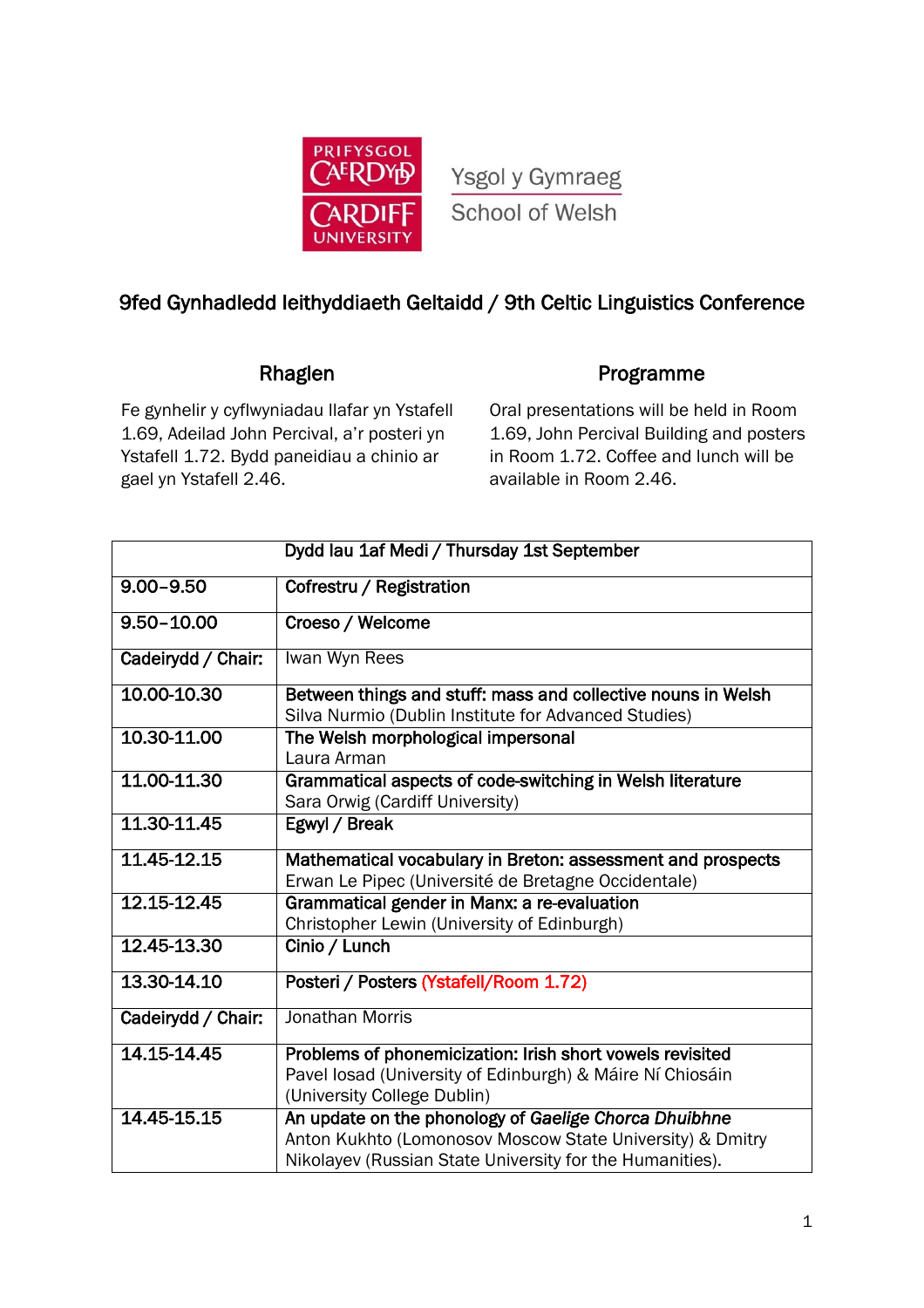| 15.15-15.30 | Egwyl / Break                                                                                                                                                                           |
|-------------|-----------------------------------------------------------------------------------------------------------------------------------------------------------------------------------------|
| 15.30-16.00 | Quantity-quality interactions in the close-mid and open-mid<br>vowels of Welsh revisited<br>Iwan Rees (Cardiff University)                                                              |
| 16.00-16.30 | Non-copy epenthesis in Llansteffan Welsh<br>Florian Breit (University College London) & Caitlin Jones<br>(University College London)                                                    |
| 16.30-17.30 | Sesiwn lawn / Plenary<br>From Vienna to Aberdare and beyond: Dr Rudolf Trebitsch, and<br>the earliest dialect sound recordings in Welsh<br>Dr Gwenllian Awbery (Aberystwyth University) |
| 17.30-18.30 | Derbyniad Gwin a noddir gan Ysgol y Gymraeg / Wine Reception<br>sponsored by the School of Welsh (Ystafell/Room 2.46)                                                                   |
| 19.30       | Pryd o fwyd yn Prezzo, Heol Santes Fair / Meal at Prezzo, St.<br>Mary's Street                                                                                                          |

| Dydd Gwener 2il Medi / Friday 2nd September |                                                                                                                                                               |  |
|---------------------------------------------|---------------------------------------------------------------------------------------------------------------------------------------------------------------|--|
| 09.30-10.30                                 | Sesiwn lawn / Plenary                                                                                                                                         |  |
|                                             | O pa fodd y cwymp y cedyrn? Local forms and language<br>revitalisation.                                                                                       |  |
|                                             | Dr Mari Jones (University of Cambridge)                                                                                                                       |  |
| 10.30-10.45                                 | Egwyl / Break                                                                                                                                                 |  |
| Cadeirydd / Chair:                          | <b>Gwenllian Awbery</b>                                                                                                                                       |  |
| 10.45-11.15                                 | Stylistic and social variation in Welsh: a multi-methodology<br>exploration<br>Myfyr Prys (Bangor University)                                                 |  |
| 11.15-11.45                                 | Input factors affecting 'bilingual catch-up' in minority language<br>contexts: evidence from teenagers<br>Hanna Binks (Bangor University)                     |  |
| 11.45-12.15                                 | Lexical stress production in a long-term contact situation: the<br>case of Welsh and Welsh English<br>Ineke Mennen (University of Graz), Robert Mayr (Cardiff |  |
|                                             | Metropolitan University), Niamh Kelly (University of Graz) &<br>Jonathan Morris (Cardiff University)                                                          |  |
| 12.15-12.45                                 | Irish stress: disentangling prosodic words and phrases<br>Joseph W. Windsor (University of Calgary)                                                           |  |
| 12.45-13.15                                 | Cross-generational differences in Breton word stress<br>Holly Kennard (University of Oxford)                                                                  |  |
| 13.15-14.00                                 | Cinio / Lunch                                                                                                                                                 |  |